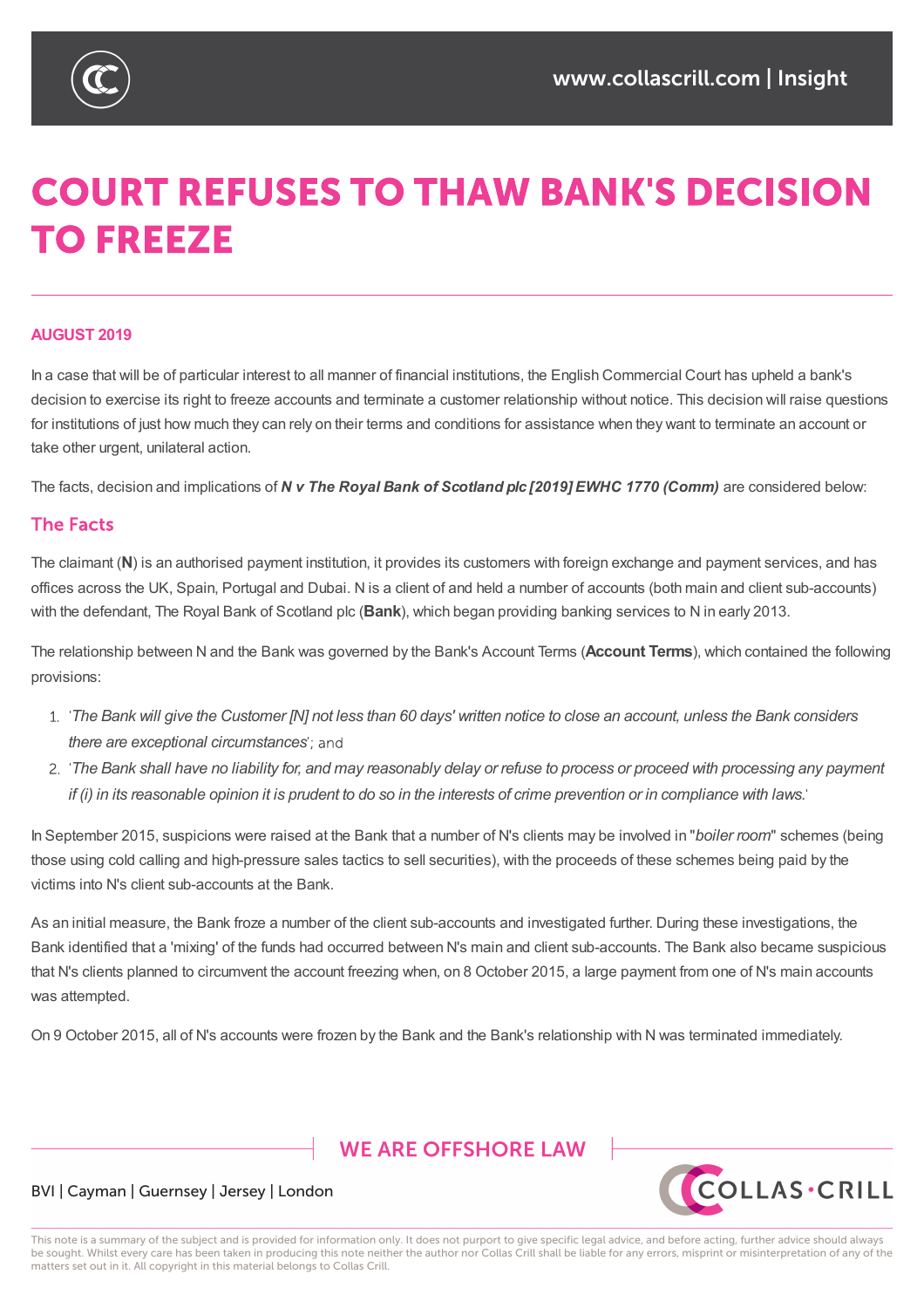

Following the termination of the relationship, N brought proceedings against the Bank to challenge the decision, alleging both breach of contract and negligence.

### **The Decision**

The Court found in favour of the Bank and ruled that, in the circumstances, the Bank had not breached the Account Terms and was entitled to terminate the relationship with N in the manner that it had done. The Court further ruled that there was no negligence on the part of the Bank.

Having reviewed the factual evidence in detail, the Court was satisfied that the Bank correctly exercised the discretion afforded to it under the Account Terms. The Court was further satisfied that, in the circumstances, the Bank's decision to freeze the accounts and terminate the relationship was reasonable.

The Court noted that the Bank's chosen course of action was just one of a range of '*honest, rational and reasonable*' decisions that it could have reached in the circumstances.

### **The Implications**

The decision serves to remind financial institutions of the importance of the terms and conditions that they have in place with their clients and how vital it is to review the provisions of them to ensure that the greatest degree of flexibility and protection is offered to the institution.

When looking at the circumstances the Bank found itself in, it should be considered whether the discretion in the Account Terms was the very source of the issue. By the Bank fettering its own discretion to terminate a relationship in the first place (by requiring notice), it created an exposure to have to explain its actions to the Courts.

Whilst, ultimately, the Bank was able to prove that there were '*exceptional circumstances*' and that the Bank's chosen course of action was '*honest, rational and reasonable*', it required the matter to be taken before the Court, with the associated time and expense. Had the Account Terms contained a provision allowing the Bank to terminate a customer relationship without notice, it is not likely that any judicial consideration of the Bank's actions would have been necessary. The commercial conflict arises between an organisation wishing to provide itself with discretion, whilst balancing the need for fairness to clients.

This case should be contrasted with *Shah and another v HSBC Private Bank (UK) Ltd [2012] EWCH 1283 (QB)* where the Court implied a term into a customer contract, in the absence of an express term (permitting the bank to refuse to execute a payment instruction). In situations where AML compliance is at stake, the current case provides a clear message that institutions should allow themselves contractual flexibility in taking radical decisions (such as freezing accounts or terminating a relationship at will). This is worth remembering when terms and conditions are next up for review.

# **WE ARE OFFSHORE LAW**



### BVI | Cayman | Guernsey | Jersey | London

This note is a summary of the subject and is provided for information only. It does not purport to give specific legal advice, and before acting, further advice should always be sought. Whilst every care has been taken in producing this note neither the author nor Collas Crill shall be liable for any errors, misprint or misinterpretation of any of the matters set out in it. All copyright in this material belongs to Collas Crill.